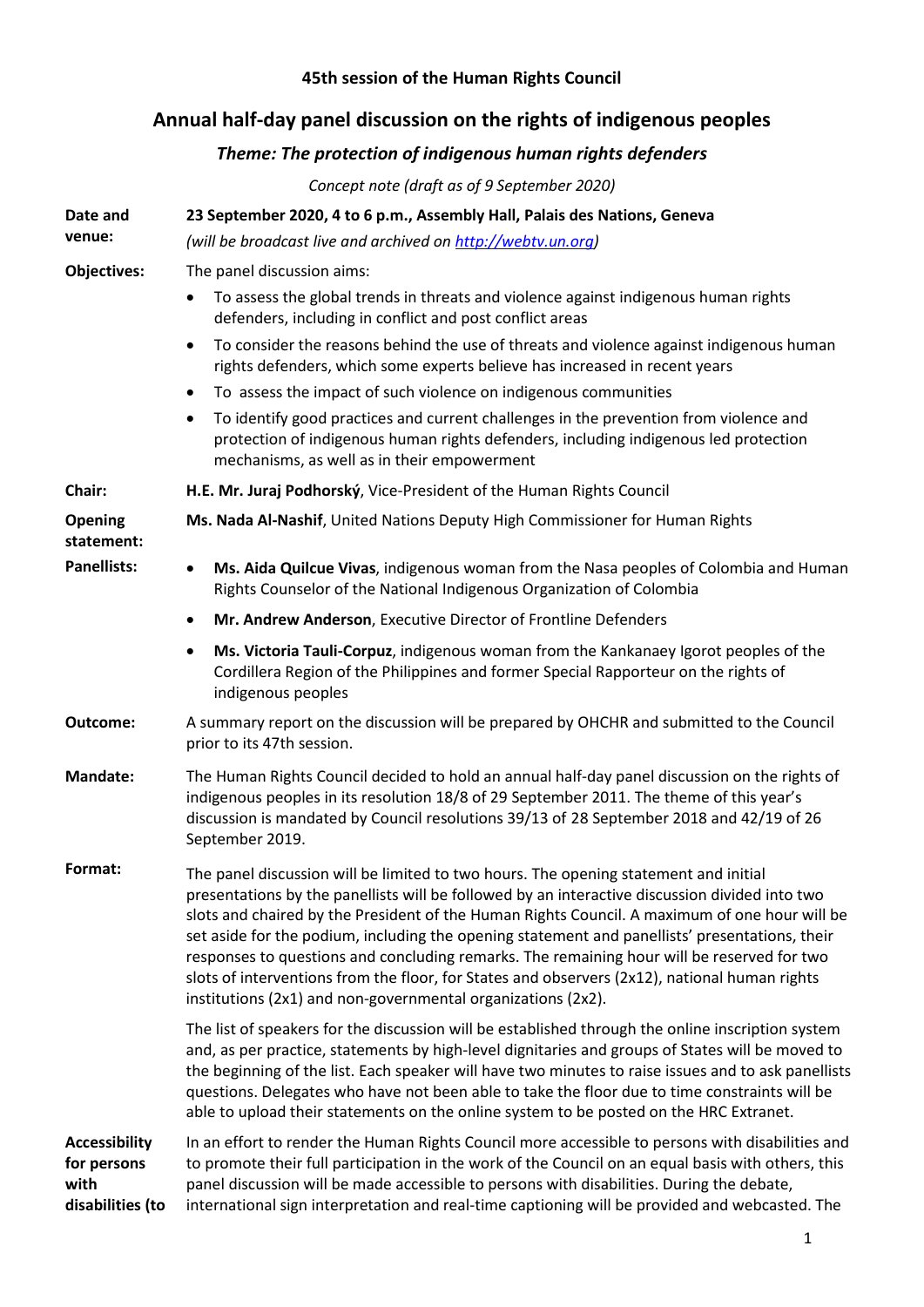**be confirmed):** accessibility guide to the Human Rights Council for persons with disabilities is available for further information (available at [https://www.ohchr.org/EN/HRBodies/HRC/Pages/Accessibility.aspx\)](https://www.ohchr.org/EN/HRBodies/HRC/Pages/Accessibility.aspx).

**Background:** Threats and violence against indigenous human rights defenders is a global concern recognized by the High Commissioner for Human Rights inter alia in her 2019 report on indigenous peoples and by the Secretary-General in his 2019 and 2020 reports on cooperation with the United Nations, its representatives and mechanisms in the field of human rights. In his 2016 report, the Special Rapporteur on the situation of human rights defenders referred to a disturbing trend of increasing violence, intimidation and harassment of those who strive to defend and promote environmental and land rights. Many of these defenders are indigenous peoples, such that in 2018, the Special Rapporteur on the rights of indigenous peoples reported on the marked increase in attacks and acts of violence against, criminalization of and threats aimed at indigenous peoples, particularly those arising in the context of large-scale projects involving extractive industries, agribusiness, infrastructure, hydroelectric dams and logging. In 2019, the Special Rapporteur on the situation of human rights defenders highlighted the persisting impunity for human rights violations committed against human rights defenders, including indigenous, and the challenges that exist in combating it. He also reflected on the persistence of protection gaps and impunity, in his report presented in 2020, on the situation of human rights defenders operating in conflict and post-conflict areas.

> In its resolution 31/32 on protecting human rights defenders, whether individuals, groups or organs of society, addressing economic, social and cultural rights, the Human Rights Council deeply regretted the assassination, following death threats, of persons addressing human rights in the context of land and environmental issues, including indigenous leaders, and welcomed the fact that indigenous human rights defenders are organizing themselves for political, economic, social and cultural enhancement, and in order to bring to an end all forms of discrimination and oppression. The Council also condemned the reprisals and violence for reporting on human rights violations or for cooperating with national, regional and international mechanisms.

> Many articles of the United Nations Declaration on the Rights of Indigenous Peoples (hereafter "the Declaration"), which sets out the minimum standards for the rights of indigenous peoples, are relevant for the protection of indigenous human rights defenders including the rights to life, liberty and security of person enshrined in article 7 of the Declaration (as well as articles 6 (1) and 9 (1) of the International Covenant on Civil and Political Rights). Articles 25, 26, 27, and 28 of the Declaration affirm the right of indigenous peoples to own and control their lands and territories and ILO Convention No. 169 enshrines territorial rights for indigenous peoples in articles 14 to 19. Despite these rights, as referred to above, the failure to ensure land rights constitutes the core underlying cause of violations of indigenous peoples' rights. The rights to freedom of expression, peaceful assembly and freedom of association as set out in articles 19, 21 and 22 of the International Covenant on Civil and Political Rights are also relevant for the protection of indigenous human rights defenders.

> The right to participate in decision-making, a right that goes beyond mere consultation, is recognized in articles 10, 11, 19, 28, 29 and 32 of the Declaration, and in certain circumstances the free, prior and informed consent of indigenous peoples will be required prior to taking measures that will affect them. Article 30 of the Declaration affirms that military activities shall not take place in the lands or territories of indigenous peoples except under specific circumstances. Self-determination, as expressed in article 3 of the Declaration (and common article 1 of the International Covenant on Economic, Social and Cultural Rights and the International Covenant on Civil and Political Rights), is an overarching right of utmost importance for indigenous peoples, as it affirms their right to freely pursue their economic, social and cultural development and the right to development itself is affirmed in several provisions of the Declaration, notably in article 32.

> States have the primary obligation to ensure the rights and the protection of indigenous human rights defenders and many also raise the role and responsibilities of businesses in this regard